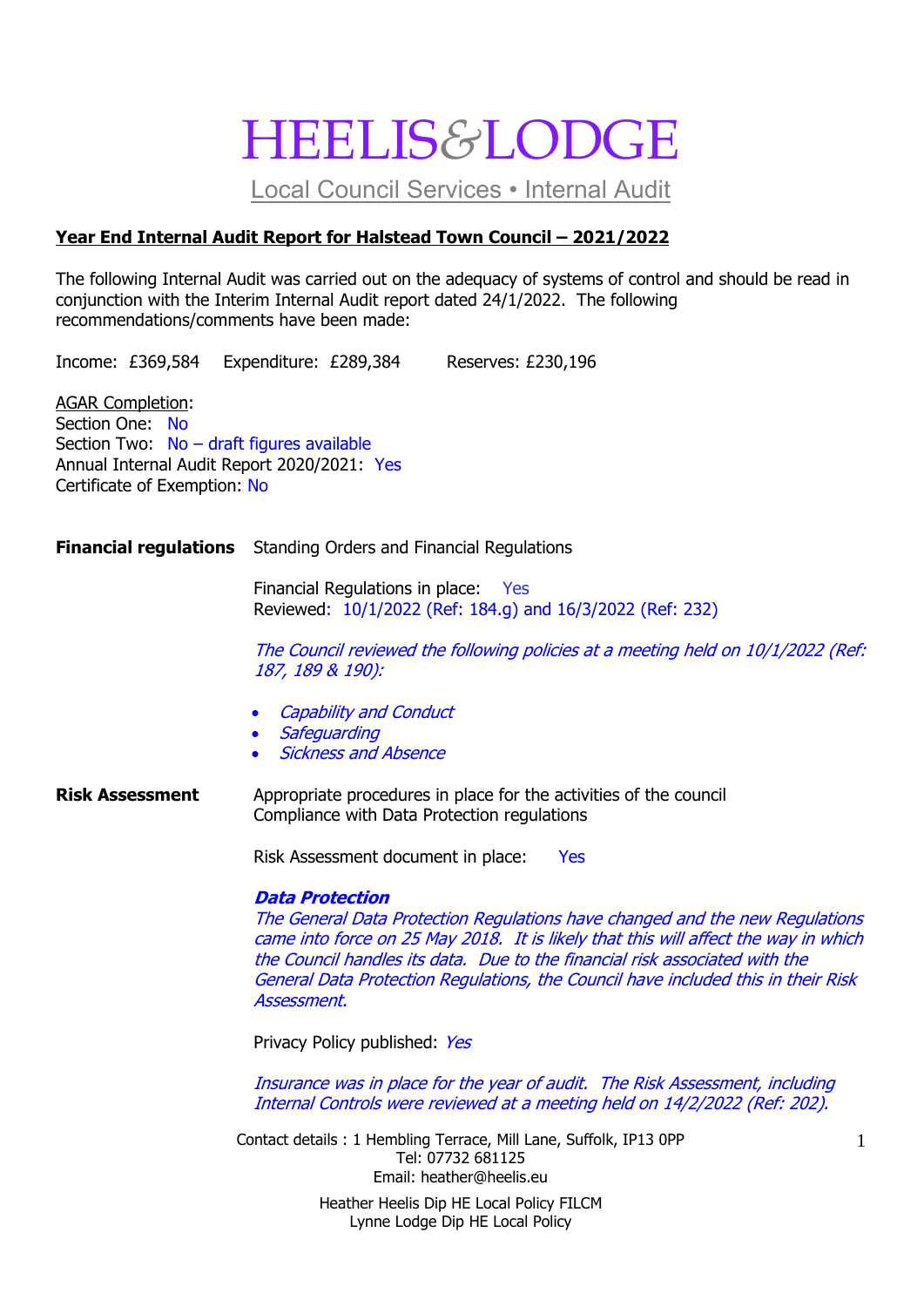The Council have good internal financial controls in place. The Clerk provides financial reports to council meetings. Councillors are provided with information to enable them to make informed decisions.

**Transparency** Under the **Transparency code for smaller authorities**, smaller councils with income/expenditure under £25,000 should publish on their website from 1 April 2015:

> Smaller Council: No Website: www.halsteadtowncouncil.org.uk

The Council is not subject to the requirements of the Transparency Code for smaller Councils. The Transparency Code for Councils with a turnover exceeding £200,000 is not covered as part of the Internal Audit.

Under **The Accounts & Audit Regulations 2015** councils must publish on their website:

External audit report Annual Return, Section One Published – Yes Annual Return, Section Two Published – Yes Annual Return, Section Three Published – Yes

Under **The Accounts & Audit Regulations** councils must publish on their website:

Notice of period for the exercise of public rights Published – Yes

Period of Exercise of Public Rights

Start Date 14/6/2021 End Date 23/7/2021

**Budgetary controls** Verifying the budgetary process with reference to council minutes and supporting documents

Precept: £199,907 (2021-2022) Date: 11/1/2021 (Ref: 194) Precept: £not recorded in the minutes (2022-2023) Date: 10/1/2022 (Ref: 184.e)

Good budgetary procedures are in place. The precept was agreed in full council, however the precept amount has not been minuted. The Clerk ensures the council are aware of responsibilities, commitments, forward planning and the need for adequate reserves. Budget papers are prepared to ensure councillors have sufficient information to make informed decisions. Budgets are monitored during the year.

Contact details : 1 Hembling Terrace, Mill Lane, Suffolk, IP13 0PP Tel: 07732 681125 Email: heather@heelis.eu Heather Heelis Dip HE Local Policy FILCM Lynne Lodge Dip HE Local Policy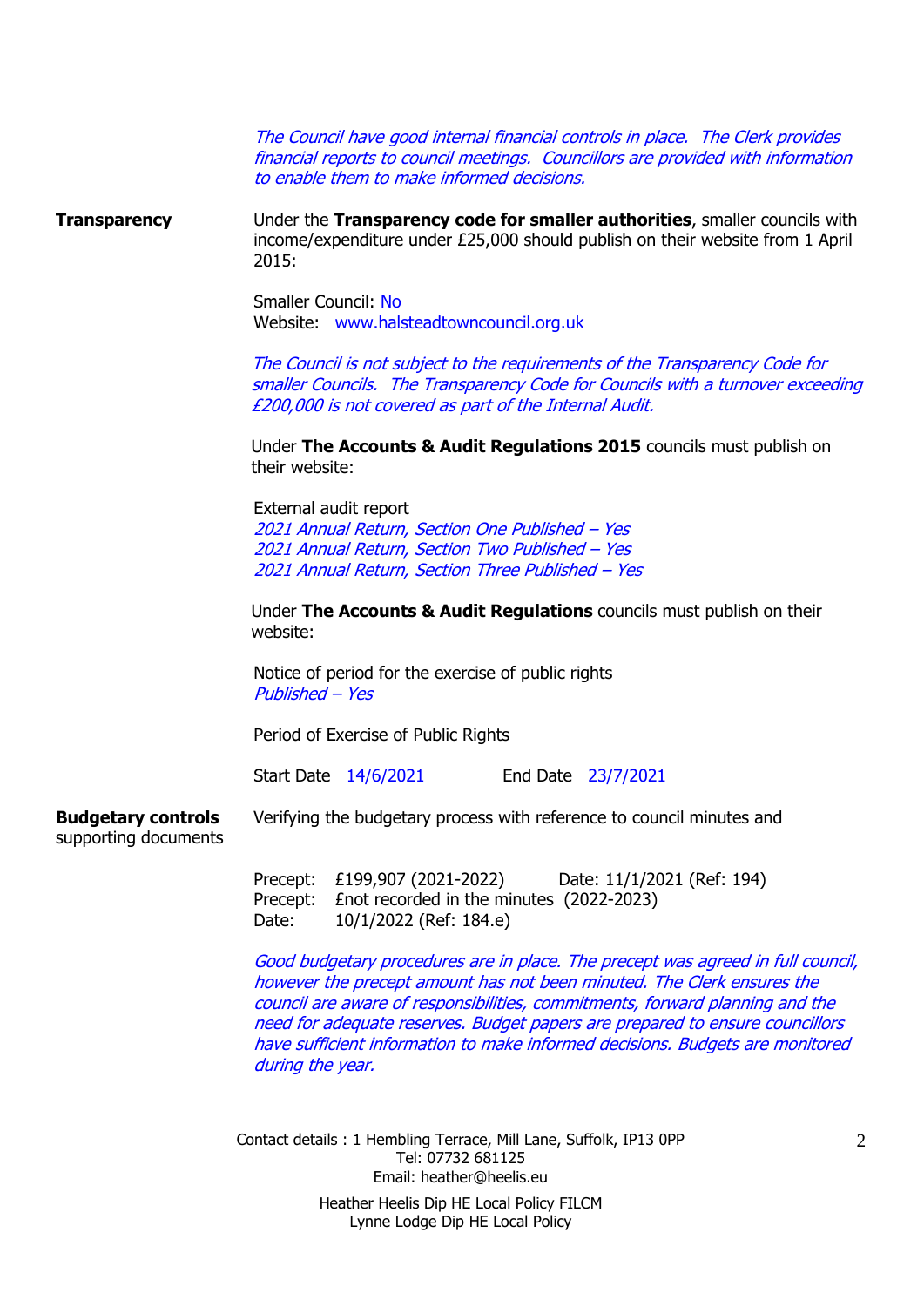**Recommendation:** The Council should record the precept amount in the minutes when the precept is set.

**Petty Cash** Associated books and established system in place

A satisfactory expenses system is in place with supporting paperwork. No Petty Cash held.

Whilst a petty cash system is in place it was not used during the year. It is noted that a new Clerk's petty cash account is being set up and the Barclaycard account is being closed.

**Payroll controls** PAYE and NIC in place where necessary. Compliance with Inland Revenue procedures Records relating to contracts of employment

> PAYE System in place: Yes Employer's Reference: 245/SH110 P60s issued: Yes

The Council continue to operate RTI in accordance with HMRC regulations. Payroll is outsourced. All supporting paperwork is in place and a P60 has been produced as part of the year end process. Eligible employees have joined the LGPS pension scheme.

It is noted that the NALC pay award of 1.75% has been paid (March 2022). As this is a contractual agreement, the award simply needs to be noted in the minutes.

**Asset control** Inspection of asset register and checks on existence of assets Cross checking on insurance cover

> A separate asset register is in place. Values are recorded at cost value. The total value of assets are recorded at £1,648,953.26. The figure in the asset register corresponds with the figure in Section 2, Box 9 of the AGAR.

**Bank Reconciliation** Regularly completed and cash books reconcile with bank statements

All were in order. Bank Reconciliations are carried out regularly. The bank statements reconciled with the end of year accounts and bank reconciliations for all accounts.

Bank Balances at 31 March were confirmed as:

| <b>Nationwide</b>            | xxxx3373               | £35,000.00                        |
|------------------------------|------------------------|-----------------------------------|
| <b>Barclays Business</b>     | <i><b>XXXX7870</b></i> | £83,696.01                        |
| <b>Barclays Community</b>    | <i>xxxx4545</i>        | £1,479.12 (no statement received) |
| <b>Barclays BP</b>           | xxxx4419               | £3,488.20                         |
| <b>Barclays Active Saver</b> | <i><b>XXXX8528</b></i> | fnil                              |

Contact details : 1 Hembling Terrace, Mill Lane, Suffolk, IP13 0PP Tel: 07732 681125 Email: heather@heelis.eu

> Heather Heelis Dip HE Local Policy FILCM Lynne Lodge Dip HE Local Policy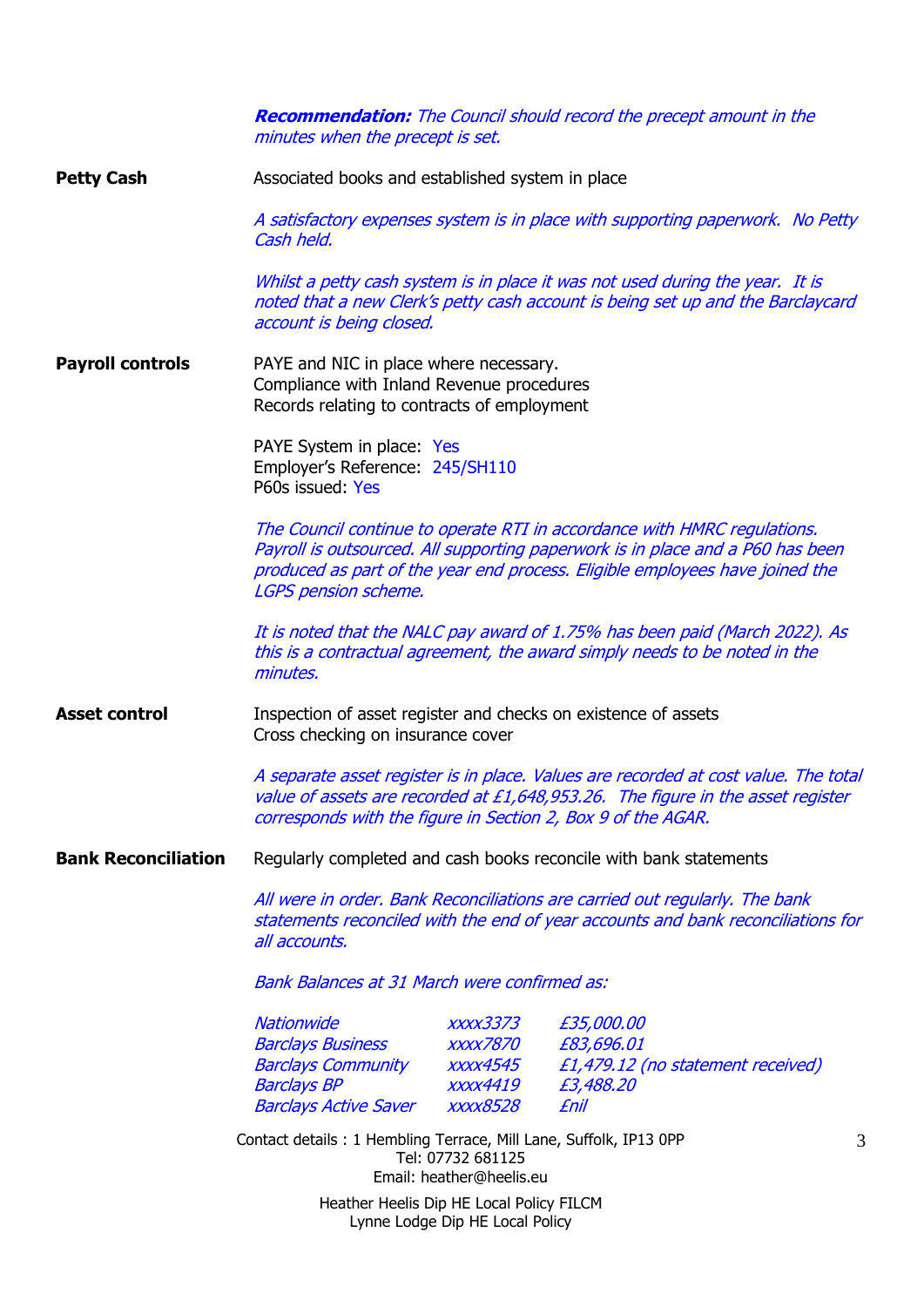|                                            | <b>Lloyds Current</b><br>Lloyds Bond<br>CCLA Instant Access                                                                                                                                                   | <i>xxxx4168</i><br>xxxx404LS<br>XXXX80001PC £45,014.08 | £63,007.84<br>Closed - transferred to CCLA account                                                                                                                                                                               |  |  |  |
|--------------------------------------------|---------------------------------------------------------------------------------------------------------------------------------------------------------------------------------------------------------------|--------------------------------------------------------|----------------------------------------------------------------------------------------------------------------------------------------------------------------------------------------------------------------------------------|--|--|--|
| <b>Reserves</b>                            | General Reserves are reasonable for the activities of the Council<br>Earmarked Reserves are identified                                                                                                        |                                                        |                                                                                                                                                                                                                                  |  |  |  |
|                                            | The Council have adequate general reserves and have identified earmarked<br>reserves in their year end accounts.                                                                                              |                                                        |                                                                                                                                                                                                                                  |  |  |  |
| <b>Year-end procedures</b>                 | Appropriate accounting procedures are used and can be followed through from<br>working papers to final documents<br>Verifying sample payments and income<br>Checking creditors and debtors where appropriate. |                                                        |                                                                                                                                                                                                                                  |  |  |  |
|                                            | and Debtors are identified within the year end accounts.                                                                                                                                                      |                                                        | End of year accounts are prepared on an Income & Expenditure basis. Creditors                                                                                                                                                    |  |  |  |
| <b>Internal Audit</b><br><b>Procedures</b> | operational aspect of the credit card.                                                                                                                                                                        |                                                        | The 2022 Interim Internal Audit report was considered by the Council at a<br>meeting held on 14/2/2022 (Ref: 206). The recommendations made in the<br>Interim report were noted and it was resolved to undertake a review of the |  |  |  |
| <b>External Audit</b>                      | There is no evidence in the minutes that the External Auditor's report was<br>considered at a meeting.                                                                                                        |                                                        |                                                                                                                                                                                                                                  |  |  |  |
|                                            | <b>Recommendation:</b> To ensure that, when received, the External Auditor's<br>report is considered by the Council and the consideration minuted.                                                            |                                                        |                                                                                                                                                                                                                                  |  |  |  |
|                                            |                                                                                                                                                                                                               |                                                        | There were no matters of significance arising from the External Audit.                                                                                                                                                           |  |  |  |

#### **Additional Comments/Recommendations**

- ➢ There are no additional comments/recommendations to make in relation to this audit.
- ➢ I would like to record my appreciation to the Clerk to the Council for her assistance during the course of the audit work

 $\overline{\mathcal{L}}$ 

**Heather Heelis Heelis & Lodge** 16 May 2022

Contact details : 1 Hembling Terrace, Mill Lane, Suffolk, IP13 0PP Tel: 07732 681125 Email: heather@heelis.eu Heather Heelis Dip HE Local Policy FILCM Lynne Lodge Dip HE Local Policy